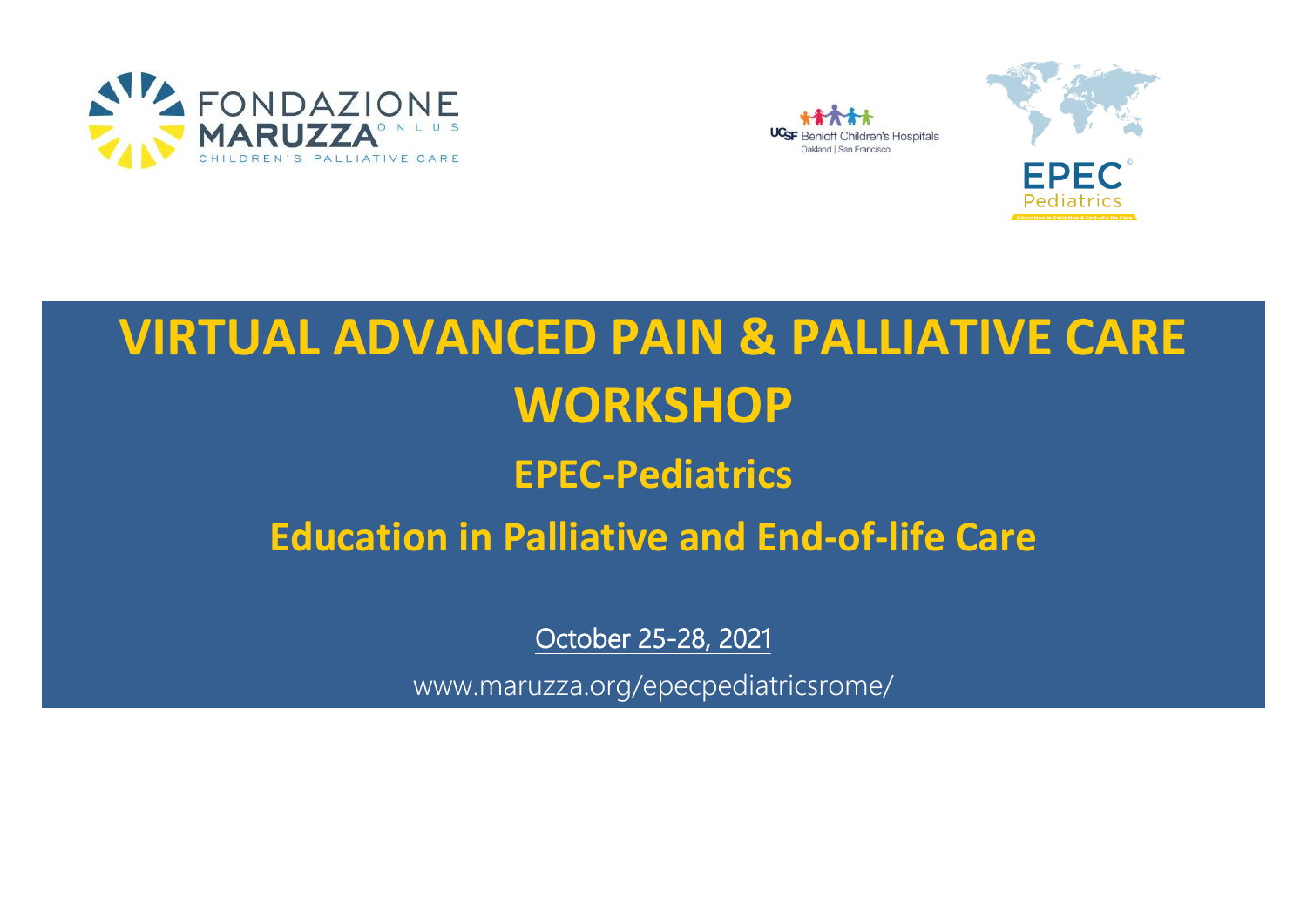





## **PROGRAM**

*Virtual Advanced Pain & Palliative Care Workshop EPEC - Pediatrics*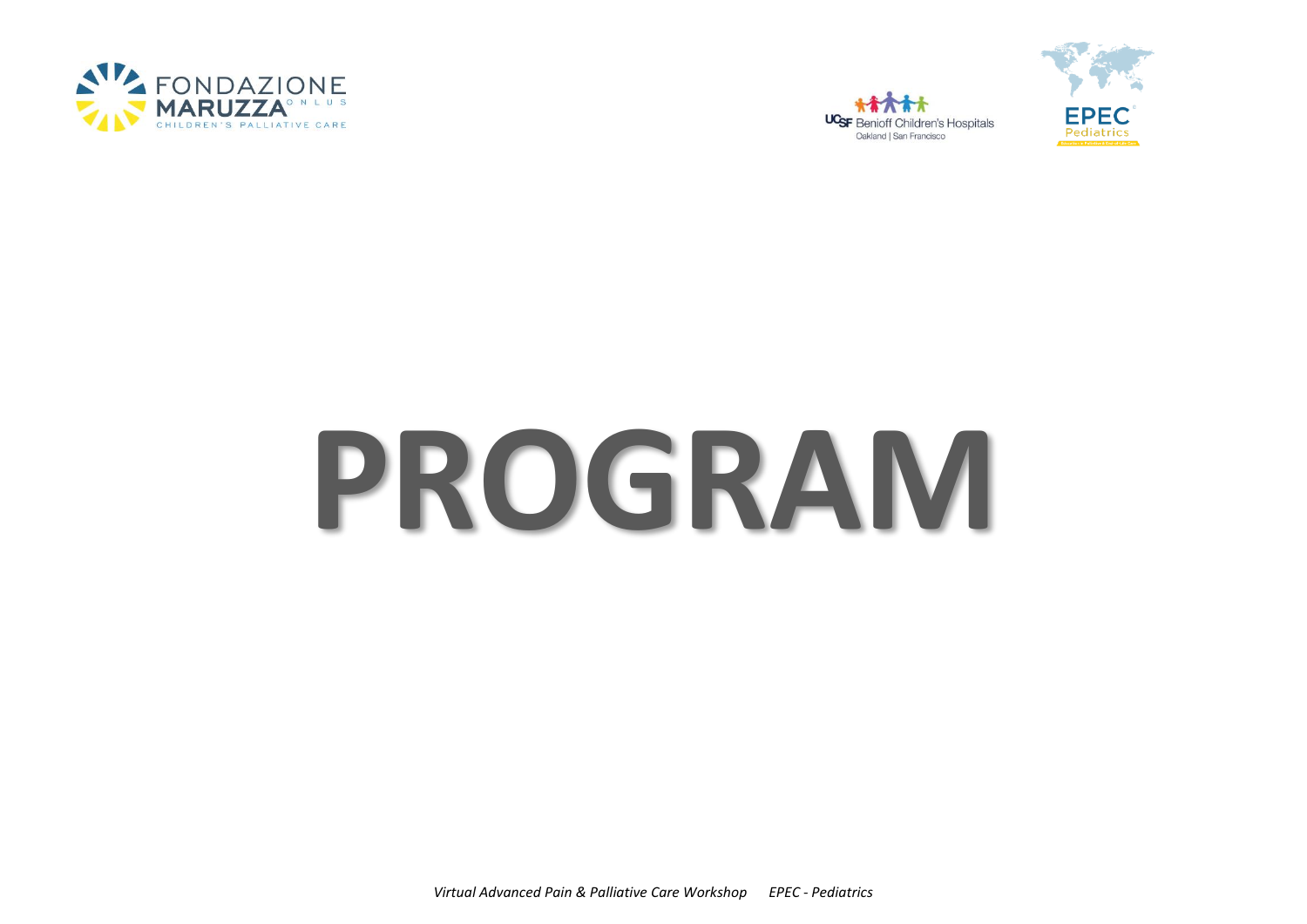





| Monday, October 25, 2021             |                                           |                 |                                                                                  |                                     |                                     |                               |                                  |                                               |
|--------------------------------------|-------------------------------------------|-----------------|----------------------------------------------------------------------------------|-------------------------------------|-------------------------------------|-------------------------------|----------------------------------|-----------------------------------------------|
| <b>Start</b><br><b>Time</b><br>GMT+1 | <b>End</b><br><b>Time</b><br><b>GMT+1</b> | <b>Duration</b> | <b>Title</b>                                                                     | <b>Plenary</b>                      | <b>Breakout Zoom 1</b>              | <b>Breakout Zoom 2</b>        | <b>Breakout Zoom 3</b>           | <b>Breakout Zoom 4</b>                        |
| 16:00                                | 16:45                                     | 45              | <b>Welcome &amp; Introductions &amp; Zoom practice</b>                           |                                     |                                     |                               |                                  |                                               |
| 16:45                                | 17:30                                     | 45              | What is Pediatric Palliative Care and Why<br><b>Does it Matter</b><br>(Module 1) | Joanne Wolfe, MD, MPH               |                                     |                               |                                  |                                               |
| 17:30                                | 18:15                                     | 45              | <b>Multimodal Analgesia</b><br>(Module 10)                                       | Stefan Friedrichsdorf,<br><b>MD</b> |                                     |                               |                                  |                                               |
| 18:15                                | 18:25                                     | 10              | <b>BREAK</b>                                                                     |                                     |                                     |                               |                                  |                                               |
| 18:25                                | 19:15                                     | 50              | <b>Self Care for Professionals</b><br>(Module 5)                                 |                                     | <b>Stacy Remke,</b><br><b>LiCSW</b> | <b>Justin Baker, MD</b>       | Joanne Wolfe,<br>MD, MPH         | <b>Stefan</b><br>Friedrichsdorf,<br><b>MD</b> |
| 19:15                                | 20:00                                     | 45              | <b>Management of Respiratory Symptoms</b><br>(Module 16)                         |                                     | Diana McIntosh,<br><b>MD</b>        | Jonathan Downie,<br><b>MD</b> | <b>Hans-Ulrich</b><br>Bender, MD | Gracia Eke, MD                                |
|                                      |                                           |                 |                                                                                  |                                     |                                     |                               |                                  |                                               |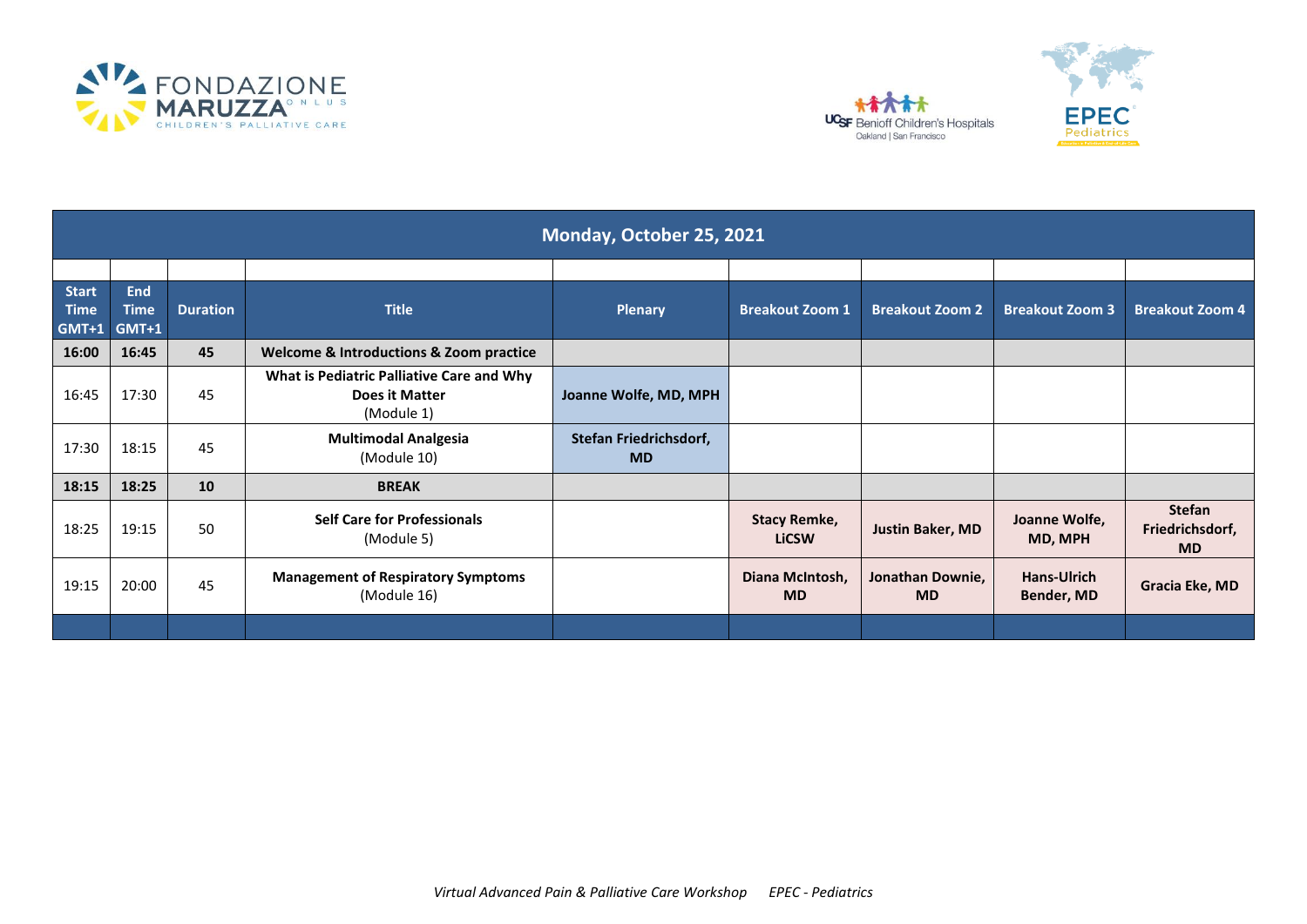





| Tuesday, October 26, 2021              |                                    |                 |                                                                    |                       |                                  |                              |                               |                                  |
|----------------------------------------|------------------------------------|-----------------|--------------------------------------------------------------------|-----------------------|----------------------------------|------------------------------|-------------------------------|----------------------------------|
| <b>Start</b><br><b>Time</b><br>$GMT+1$ | <b>End</b><br><b>Time</b><br>GMT+1 | <b>Duration</b> | <b>Title</b>                                                       | <b>Plenary</b>        | <b>Breakout Zoom 1</b>           | <b>Breakout Zoom 2</b>       | <b>Breakout Zoom 3</b>        | <b>Breakout Zoom 4</b>           |
| 16:00                                  | 16:15                              | 15              | <b>Welcome &amp; Reflection</b>                                    |                       |                                  |                              |                               |                                  |
| 16:15                                  | 17:00                              | 45              | <b>Goals of care discussion as fundamental PPC</b><br>intervention | Joanne Wolfe, MD, MPH |                                  |                              |                               |                                  |
| 17:00                                  | 17:45                              | 45              | <b>Methadone</b><br>(Module 24)                                    | Justin Baker, MD      |                                  |                              |                               |                                  |
| 17:45                                  | 18:00                              | 15              | <b>BREAK</b>                                                       |                       |                                  |                              |                               |                                  |
| 18:00                                  | 18:45                              | 45              | <b>Opioid Selection and Opioid Rotation</b><br>(Module 11)         |                       | Gracia Eke, MD                   | Diana McIntosh,<br><b>MD</b> | Jonathan Downie.<br><b>MD</b> | <b>Hans-Ulrich</b><br>Bender, MD |
| 18:45                                  | 19:30                              | 45              | <b>Procedural Pain Management Strategies</b><br>(Module 13)        |                       | <b>Hans-Ulrich</b><br>Bender, MD | Gracia Eke, MD               | Diana McIntosh,<br><b>MD</b>  | Jonathan Downie,<br><b>MD</b>    |
| 19:30                                  | 20:00                              | 30              | <b>Q&amp;A</b>                                                     |                       |                                  |                              |                               |                                  |
|                                        |                                    |                 |                                                                    |                       |                                  |                              |                               |                                  |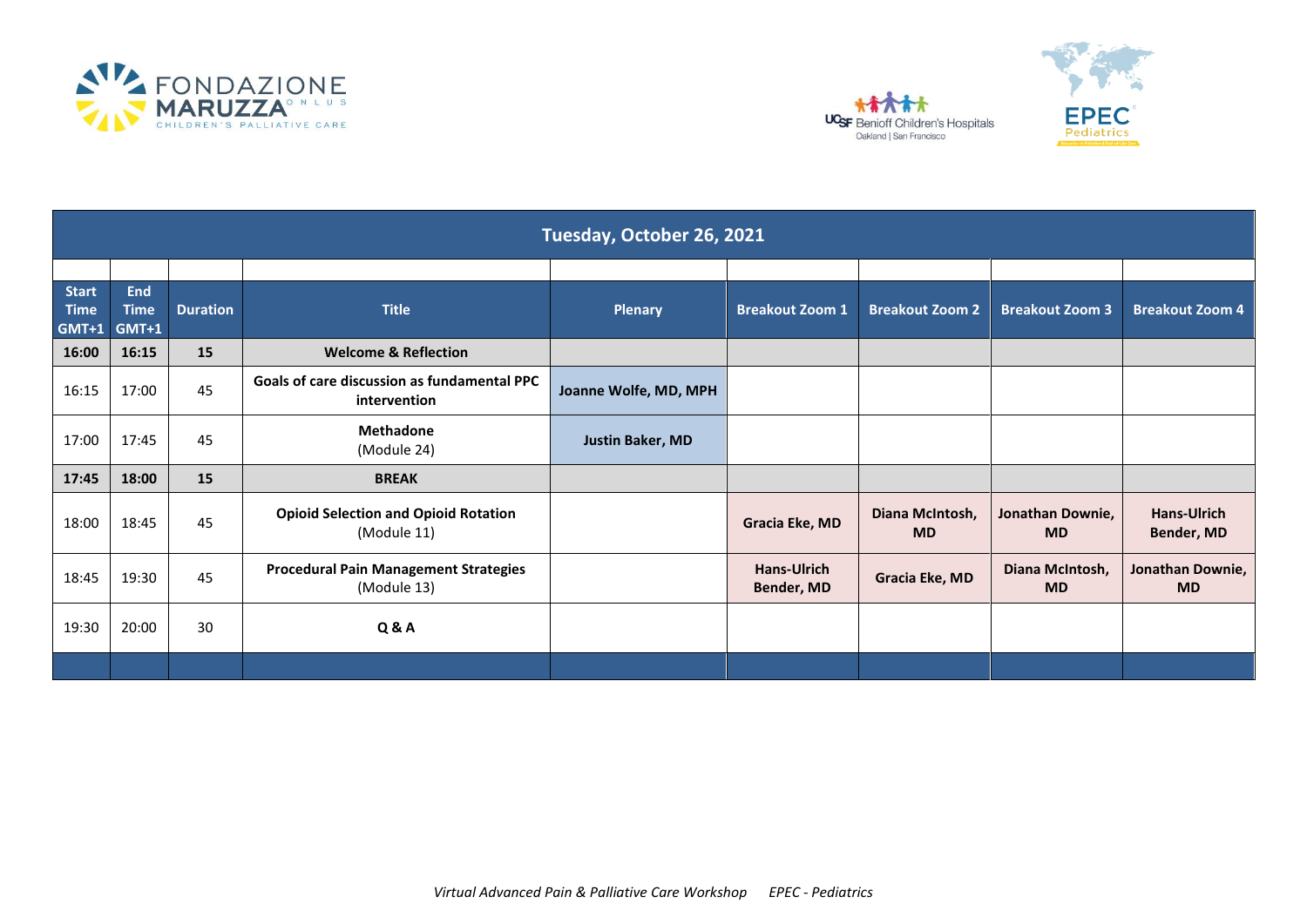





| Wednesday, October 27, 2021                 |                                      |                 |                                                                                          |                                     |                                               |                                     |                        |                              |
|---------------------------------------------|--------------------------------------|-----------------|------------------------------------------------------------------------------------------|-------------------------------------|-----------------------------------------------|-------------------------------------|------------------------|------------------------------|
| <b>Start</b><br><b>Time</b><br><b>GMT+1</b> | <b>End</b><br><b>Time</b><br>$GMT+1$ | <b>Duration</b> | <b>Title</b>                                                                             | <b>Plenary</b>                      | <b>Breakout Zoom 1</b>                        | <b>Breakout Zoom 2</b>              | <b>Breakout Zoom 3</b> | <b>Breakout Zoom 4</b>       |
| 16:00                                       | 16:15                                | 15              | <b>Welcome &amp; Reflection</b>                                                          |                                     |                                               |                                     |                        |                              |
| 16:15                                       | 17:00                                | 45              | <b>Spirituality, Grief and Bereavement</b><br>(Module 4)                                 | <b>Stacy Remke, LiCSW</b>           |                                               |                                     |                        |                              |
| 17:00                                       | 17:45                                | 45              | <b>Neuropathic Pain Management and</b><br><b>Adjuvant Analgesia (Module 12)</b>          | Stefan Friedrichsdorf,<br><b>MD</b> |                                               |                                     |                        |                              |
| 17:45                                       | 18:00                                | 15              | <b>BREAK</b>                                                                             |                                     |                                               |                                     |                        |                              |
| 18:00                                       | 18:45                                | 45              | <b>Team Collaboration and Effectiveness</b><br>(Module 6): The Virtual Group-Challenge s |                                     | <b>Stefan</b><br>Friedrichsdorf,<br><b>MD</b> | <b>Stacy Remke,</b><br><b>LiCSW</b> | Justin Baker, MD       | Joanne Wolfe,<br>MD, MPH     |
| 18:45                                       | 19:30                                | 45              | <b>Management of Refractory Distress</b><br>(Module 19) plus                             |                                     | Jonathan Downie.<br><b>MD</b>                 | <b>Hans-Ulrich</b><br>Bender, MD    | Gracia Eke, MD         | Diana McIntosh,<br><b>MD</b> |
| 19:30                                       | 20:00                                | 30              | <b>Q&amp;A</b>                                                                           |                                     |                                               |                                     |                        |                              |
|                                             |                                      |                 |                                                                                          |                                     |                                               |                                     |                        |                              |